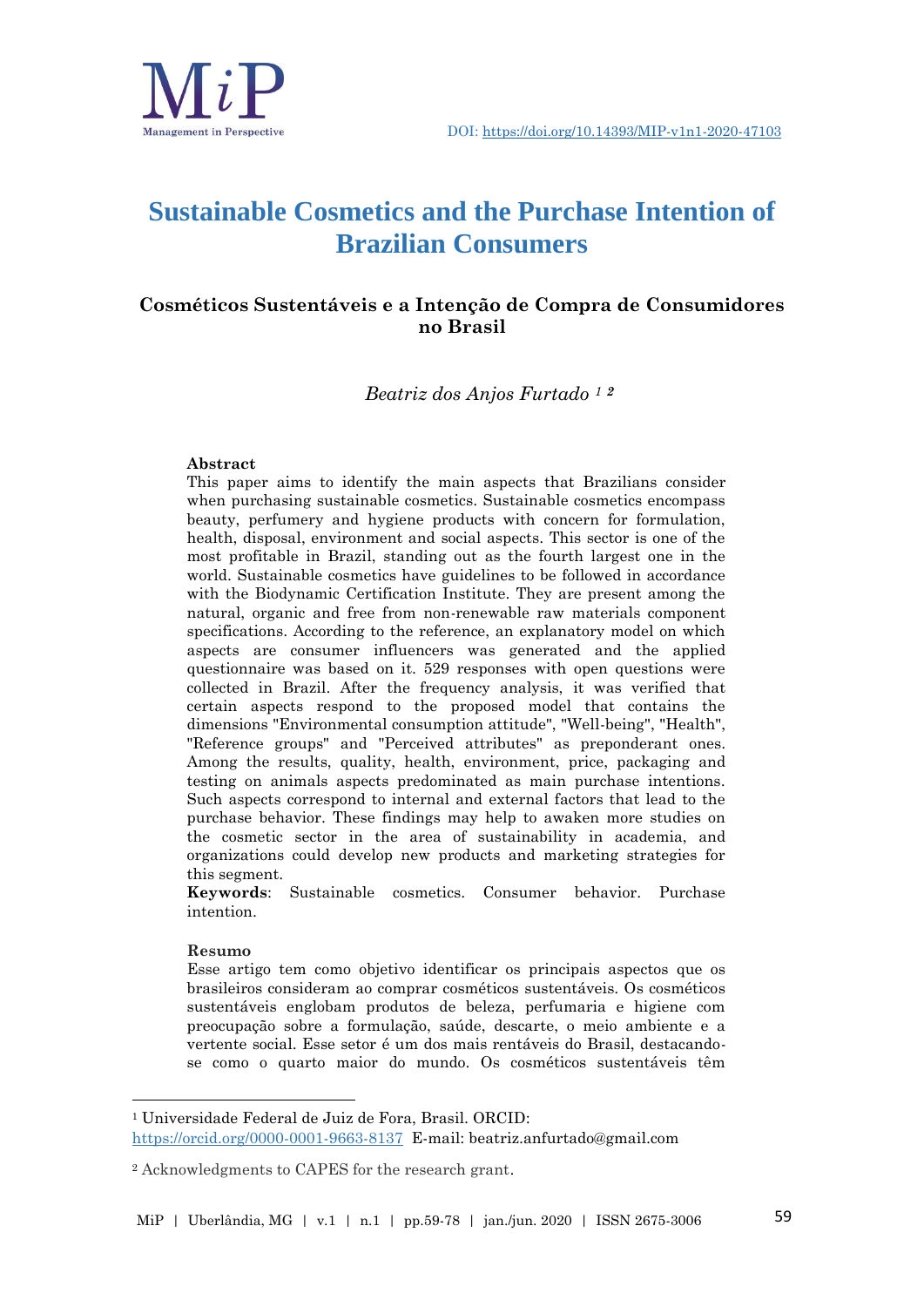

diretrizes que devem estar em conformidade com o Instituto Biodinâmico de Certificações; apresentam-se dentre as especificações componentes naturais, orgânicos e livre de matérias-primas não renováveis. Considerando-se a revisão da literatura, gerou-se um modelo explicativo de quais aspectos são influenciadores nos consumidores que baseou o questionário aplicado. Foram coletadas 529 respostas com questões abertas no Brasil. Após a análise da frequência, foi verificado que certos aspectos respondem ao modelo proposto que contém as dimensões "Atitude de consumo ambiental", "Bem-estar", "Saúde", "Grupos de Referência" e "Atributos percebidos" como preponderantes. Dentre os resultados obtidos, os aspectos qualidade, saúde, meio ambiente, preço, embalagem e teste em animais preponderaram como principais intenções de compra. Tais aspectos correspondem aos fatores internos e externos que guiam ao comportamento de compra. Esses achados podem auxiliar a despertar mais estudos sobre o setor cosmético na área de sustentabilidade na academia, podendo as organizações desenvolverem novos produtos e estratégias de marketing para esse segmento.

**Palavras-Chave**: Cosméticos sustentáveis. Comportamento de consumo. Intenção de compra.

\* \* \*

## **1 Introduction**

Products considered as tangible goods have components and substances that constitute their structure. Knowledge on the product components, particularly those considered as cosmetics, has awaken interest in the consumer market. The consumers' interest in information on the harmfulness or on the capacy of cosmetics to be harmful to human health shows itself to be increasingly higher over the years (Tozzo, Bertoncello, & Bender, 2012; Zenone & Dias, 2015).

The concern about cosmetics, by bearing in mind the environmental issue in addition to the health one, has raised other questionings in society. In addition to the concern about the environment, the social aspect of production also emerges. In the 1972 and 1987 scenarios, in the United Nations Conference and in the Brundtland Report, respectively, the term sustainable development is coined with attention to the economic development concerned with life quality for the current generation and the future ones (Dias, 2015; Zenone & Dias, 2015).

The discussion on the sustainable development also focus on the sustainable consumption that aims to promote improvements in the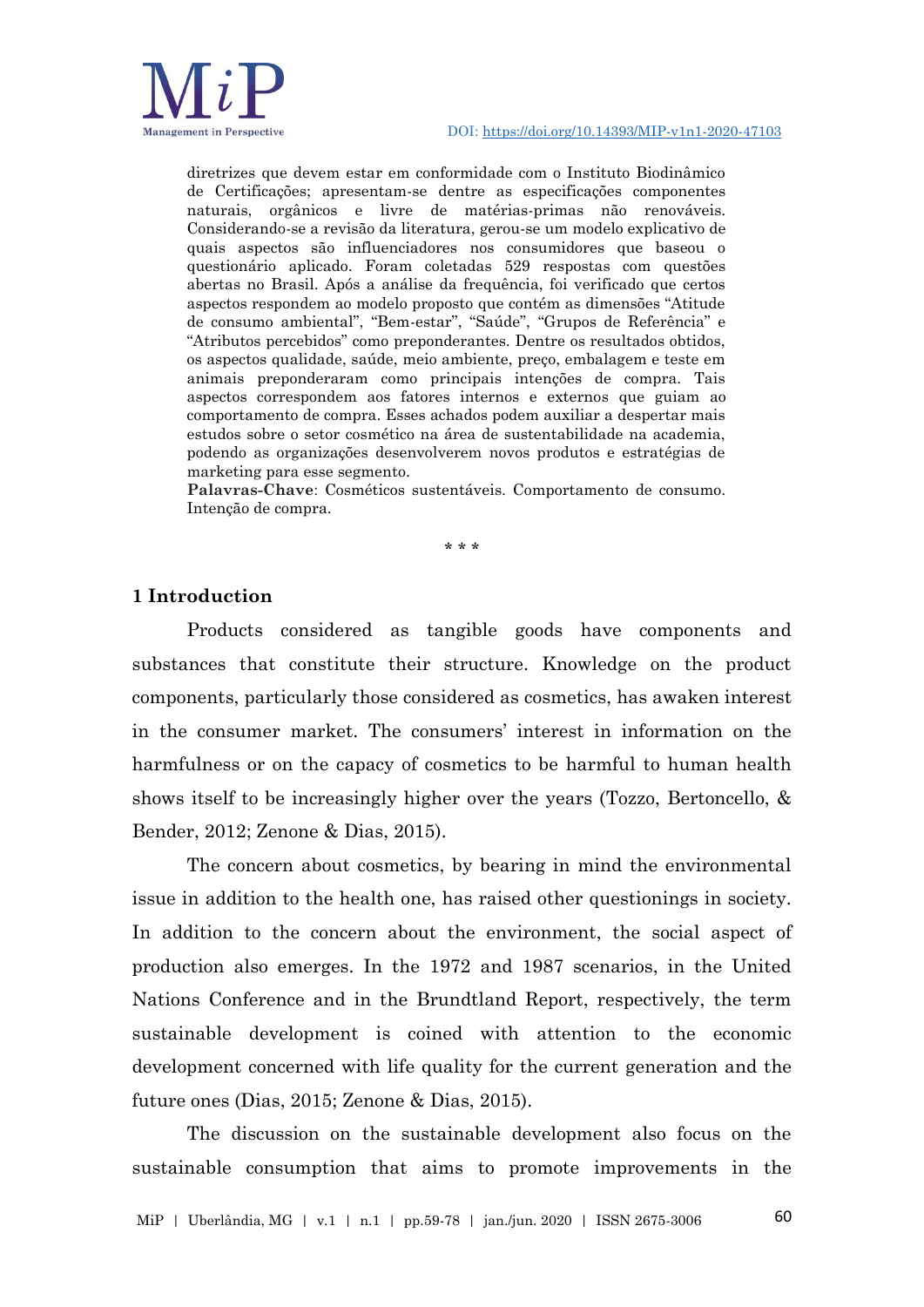

consumption aspect. Such consumption takes ecologically correct products and behaviors of consumers committed to sustainability into account (Gollo, Silva, Locatelli, & Rangel, 2015). Sustainability, according to Elkington (2004), is a term that complements sustainable consumption, considering that there should be quality maintenance of the economic, social and environmental aspects.

Due to the increasingly popular sustainable consumption, a higher number of consumers begins to notice the sustainable products bias, even though it is still in a shy manner (Gollo, Silva, Locatelli, & Rangel, 2015). In organizations, the solution for the stakeholders' requirements is to innovate and to try to satisfy the clients' needs. Among the most profitable sectors in Brazil, the cosmetic one stands out as the fourth largest sector in the world. Around R\$102,3 billion per year is traded on hygiene, beauty and perfumery items (Brazilian Association of the Personal Hygiene, Perfumery and Cosmetics Industry, ABIHPEC, 2019).

In the case of the cosmetic sector, the demand on sustainability is notorious. The organizations that focus on sustainability have tried to abstain from using petroleum derived substances and they are investing more in natural inputs, with greater sustenainable appeal (Ladeira, Santini, & Araújo, 2015). A new product, which can be a new option of sustainable consumption, concerns not only about more natural compositions in its formula. There is also the valuing of ethical and social issues, in addition to the total banning of tests on animals, for instance.

In addition to the ethical and environmental issues, there are different factors that lead to the cosmetic purchase with sustainable bias. Packaging, composition, health and beauty are some examples of aspects to be considered in the foreign literature (Cervellon & Carey, 2011; Ghazali, Soon, Mutum, & Nguyen, 2017). Based on this finding, this paper aims to answer the following question: "What are the main aspects that Brazilians consider when purchasing sustainable cosmetics?"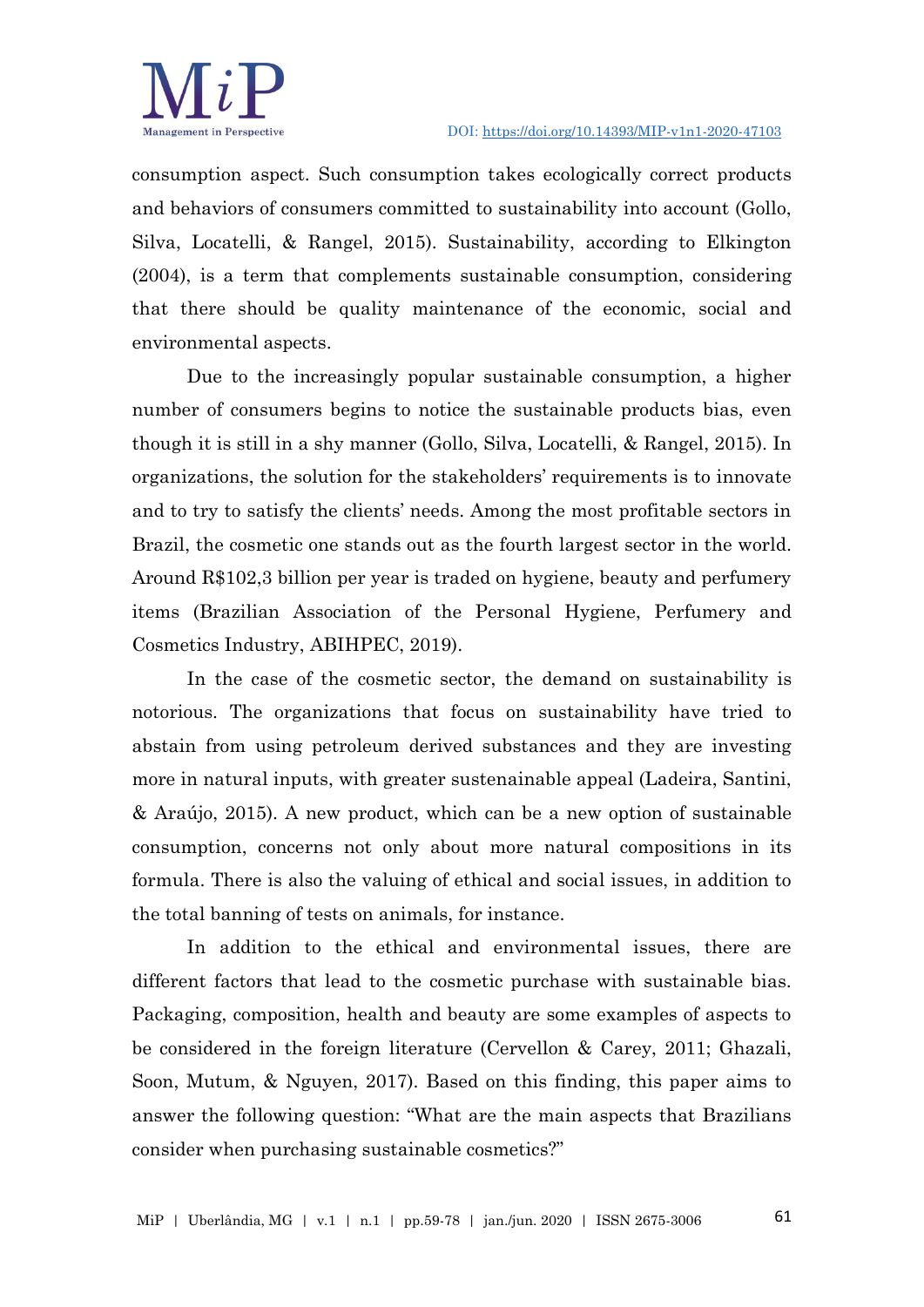

The objective of this research was to identify the main aspects considered when purchasing sustainable cosmetics. This paper background is in its embryonic stage in which the studies on the relationship of environmental factors of this kind of consumption and the consumer behaviour are. To understand who these sustainable product consumers are and to indicate factors that determine such purchase have been an important focus of studies in the marketing area (Tamashiro, Silveira, Mantovani, & Campanário, 2014). The blank intended to be filled in is to include the main researches on sustainable cosmetics and to test them in the Brazilian context.

This research presents the following parts after this introdutcion: theoretical framework, explaining the sustainability in organizations, sustainable cosmetics and buying factors; methodological aspects; results and discussion; and final considerations.

## **2 Theoretical Framework**

## 2.1 *Sustainability in Organizations*

Sustainability covers the tripod aspects, in accordance with Elkington (2004): environmental, social and economic, and sustainability is evaluated by numbers and indicators. As to what regulates the sustainable development, the goal of achieving economic growth without forgetting the social and environmental sides is found. In this development proposition, a balance is sought and, by means of strategies and practices, a behavior change is proposed so that there is better life quality in the long run (wellbeing) (Feil & Schreiber, 2017).

As to the economic aspects of the sustainable development, Amato Neto (2015) and Laasch and Conaway (2016) categorize sustainability as weak and strong. Weak sustainability includes only meeting the entrepreneurial needs, and subsequently sustainability itself, without modifying structures, for example; and strong sustainability sees the need of disruptive change towards the existing structures.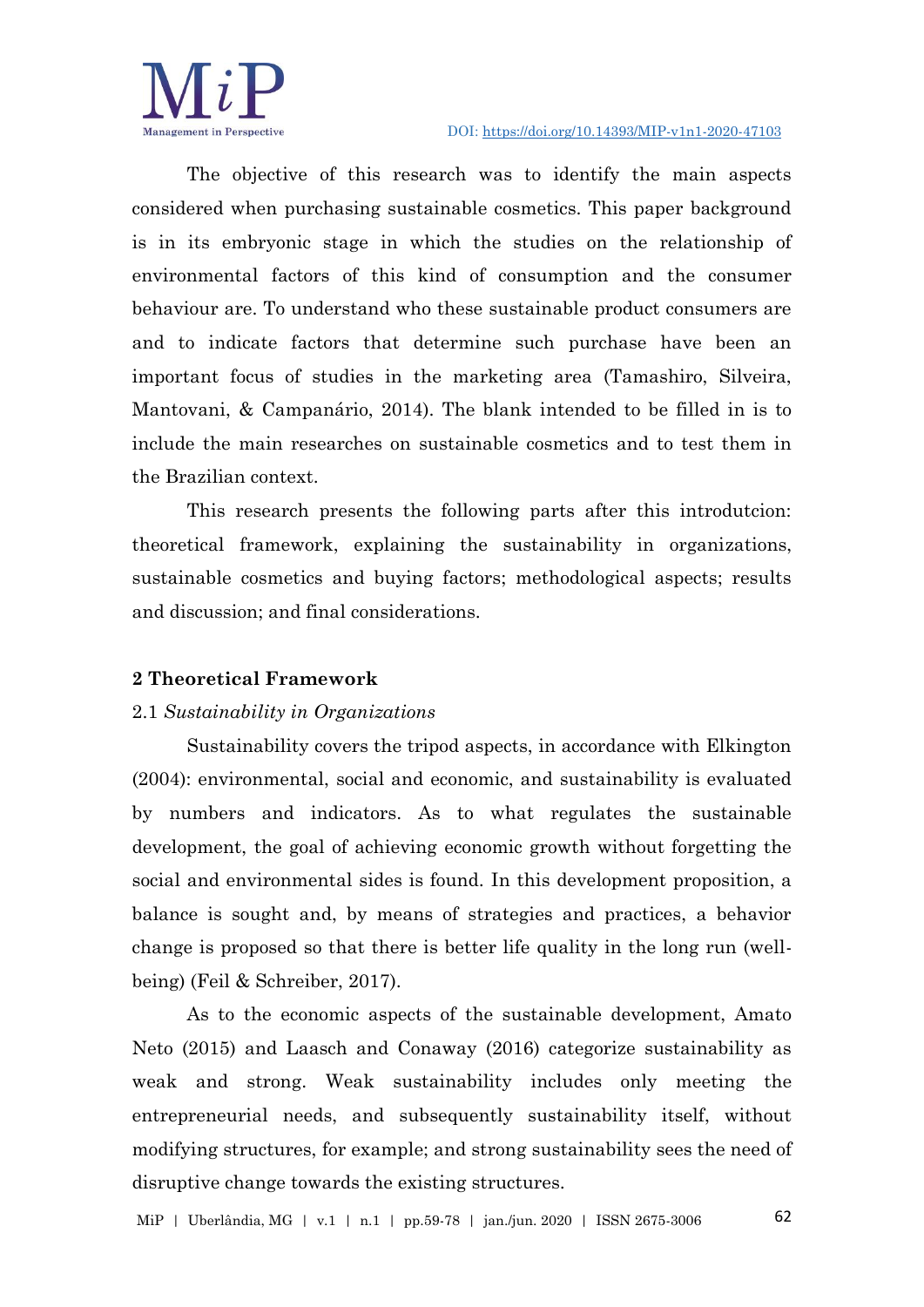

What was meant only as legal enforcement, reduction of environmental impact, image improvement before the consumer and society (some of the *stakeholders*) and profit generation (Philippi, Sampaio, & Fernandes, 2017), is now considered as an integral part of the consumer decision-making. Thus, the business reformulation with sustainability principles comes into play.

The drivers of such reformulation may be the *stakeholders'* needs, new markets, convergence of the global crisis, internet and transparency in addition to new institutional powers. Laasch and Conaway (2016) show that among the main elements considered in the definition of entrepreneurial responsibility we keep *stakeholder* in mind, followed by the social and economic dimension, the voluntary assumption of responsibility, and lastly the environmental dimension. One of the purposes to satisfy the *stakeholders* is to optimize the value to him.

As some of the points to satisfy the consumers, Fenker, Diehl, Alves, & Kalinowski (2015) propose the change of the risk situation of resource shortage and pollution minimization, by means of reducing the consumption of non-renewable resources, such as petroleum and its derivatives, besides using more renewable resources, and mitigation of degradation forms. In such a context, the cosmetic market of sustainable bias is perceived as one of the ways out in the search of new products that pollute less and use less renewable resources.

## *2.2 Sustainable Cosmetics and Purchase Factors*

Individuals appreciate not only the product formulation in sustainable cosmetics, such as the "ingredients" or the packaging, but also the social issues – improvement in working conditions, employment generation for the community, improvements of labor force are examples of valuing the human capital inherent to the demands on the products. As to the improvements, the sustainable cosmetics enrich the natural elements of the region as well (Portal G1, 2019).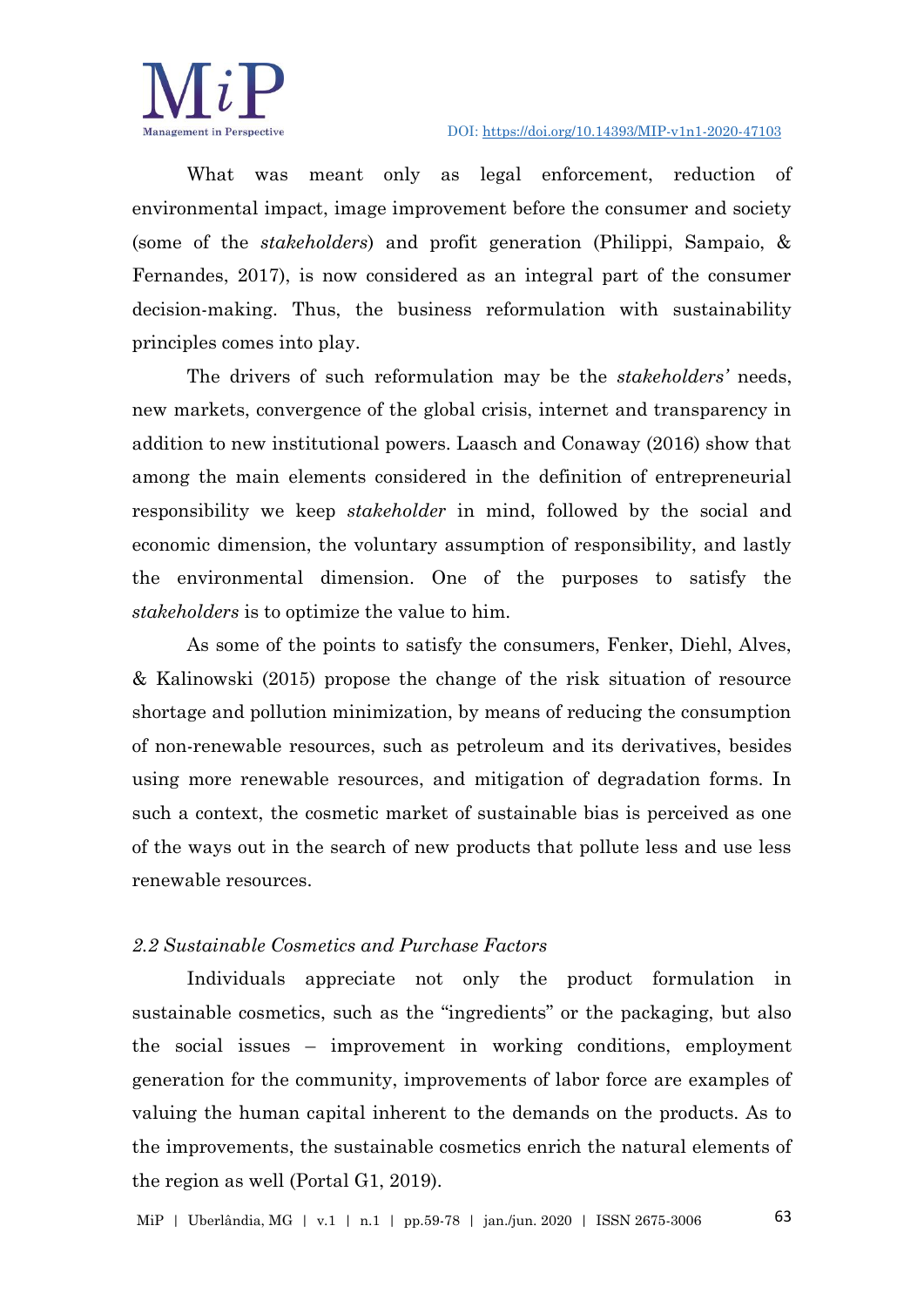

In order to concepualize what a green product is, certain characteristics are included: made with renewable or recyclable raw materials, have light packaging, biodegradable and serve multiple purposes (Tamashiro, Silveira, Mantovani, & Campanário, 2014). Another characteristic is not to involve slave labor in its total production. There is also another nomenclature, *Slow Beauty*, which takes natural cosmetics, vegans, used with greater "awareness", without tests on animals and organics into account (Morais, 2019).

Regarding the explored elements and with export potential from Brazil, there are different national oils such as the buriti oil, the Brazil nut oil, in addition to the cupuaçu butter, the muru-muru butter and honey, for example. Fonseca-Santos, Corrêa and Chorilli (2015) state that this kind of product brings advantages such as to use recyclable materials, to make the use less toxic to the environment and to health. In Brazil, the Biodynamic Institute (Instituto Biodinâmico, IBD, 2014) bears the guideliness to certify natural and organic beauty products and their raw materials. The Institute regulates standards to certify organic cosmetics. Some conventional companies in the Brazilian market have offered whole product lines with such purpose. Others with more natural options, have not only make-up and hair products, but also toothpaste and body cream.

With individuals showing such greater interest in sustainable cosmetics, it is up to the organizations to predict their willingness and the market demands. To predict the purchase intent can be understood as part of the consumer behavior study. As it is demonstrated in Table 1, there are different aspects in the literature, which respond to the purchase intention.

In a study on the purchase of sustainable cosmetics, Furtado and Sampaio (2018) identified five factors that may influence the purchase intention: environmental consumption attitude, well-being, health, reference groups and perceived attributes. In relation to researches on sustainable cosmetics and related issues, different authors who address distinct dimensions were identified. Subsequently, each scientific work was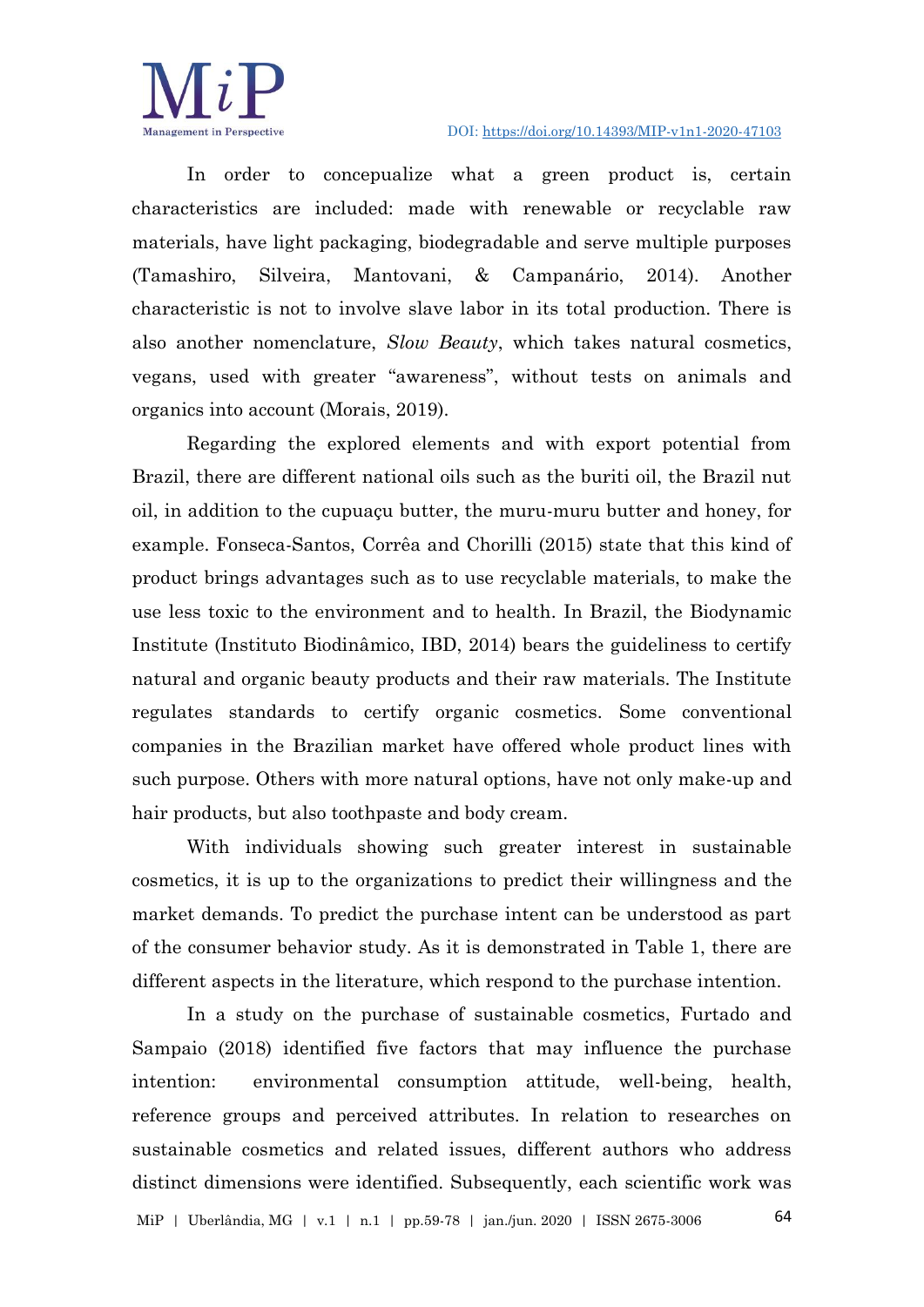

analysed in accordance with its content and with its relation to this research theme.

| <b>Dimensions</b>       | <b>Aspects</b>                     | <b>Authors</b>                                                                                                                                                                       |  |
|-------------------------|------------------------------------|--------------------------------------------------------------------------------------------------------------------------------------------------------------------------------------|--|
| Consumption             | Habit change                       | Lages and Vargas Neto (2002);<br>Grohmann et al. (2012); Santos et al.<br>(2014)                                                                                                     |  |
| attitudes               | Ecological awareness and<br>ethics | Ribeiro and Veiga (2011); Moser (2015);<br>Pudaruth, Juwaheer and Seewoo (2015);<br>Ghazali et al. (2017)                                                                            |  |
|                         | Vanity                             | Cervellon and Carey (2011); Strehlau,<br>Claro and Laban Neto (2014)                                                                                                                 |  |
| Well-being              | Cosmetic use                       | Strehlau, Claro and Laban Neto (2014);<br>Liobikiene and Bernatoniené (2017)                                                                                                         |  |
| Health                  | Health importance                  | Lages and Vargas Neto (2002); Cervellon<br>and Carey (2011); Grohmann et al.<br>(2012); Tozzo, Bertoncello and Bender<br>$(2012)$ ; Isaac $(2016)$ ; Ghazali et al. $(2017)$         |  |
|                         | Health awareness                   | Michalidou and Hassan (2008)                                                                                                                                                         |  |
| Reference<br>Groups     | Social media influence             | Sampaio (2012); Clarkson et al. (2016);<br>Medeiros et al. (2017)                                                                                                                    |  |
|                         | Family and friends'<br>influence   | Kim and Chung (2011); Sampaio (2012);<br>Ghazali et al. (2017)                                                                                                                       |  |
|                         | Acquaintances' influence           | Sampaio (2012); Ghazali et al. (2017);<br>Medeiros et al. (2017)                                                                                                                     |  |
|                         | Price                              | Santos et al. (2014); Ladeira, Santini<br>and Araújo (2015); Moser (2015); Isaac<br>(2016); Matić and Puh (2016); Liobikiene<br>and Bernatoniené (2017); Singhal and<br>Malik (2018) |  |
| Perceived<br>attributes | Convenience and<br>availability    | Isaac (2016); Matić and Puh (2016);<br>Liobikiene and Bernatoniené (2017);<br>Singhal eandMalik (2018)                                                                               |  |
|                         | Quality                            | Ladeira, Santini and Araújo (2015);<br>Matić and Puh (2016)                                                                                                                          |  |
|                         | Packaging                          | Bedante (2004); Ribeiro and Veiga<br>$(2011)$ ; Tamashiro et al. $(2014)$ ; Ladeira,<br>Santini and Araújo (2015); Matić and<br>Puh (2016); Singhal and Malik (2018)                 |  |

| <b>Table 1.</b> Purchase intention factors of sustainable cosmetics |  |  |  |  |  |  |  |  |
|---------------------------------------------------------------------|--|--|--|--|--|--|--|--|
|---------------------------------------------------------------------|--|--|--|--|--|--|--|--|

Source: Furtado and Sampaio (2018, p. 6).

In Table 2, the studies and their country of origin are presented, as well as the object and the main findings, which agree to this research theme, sustainable cosmetics.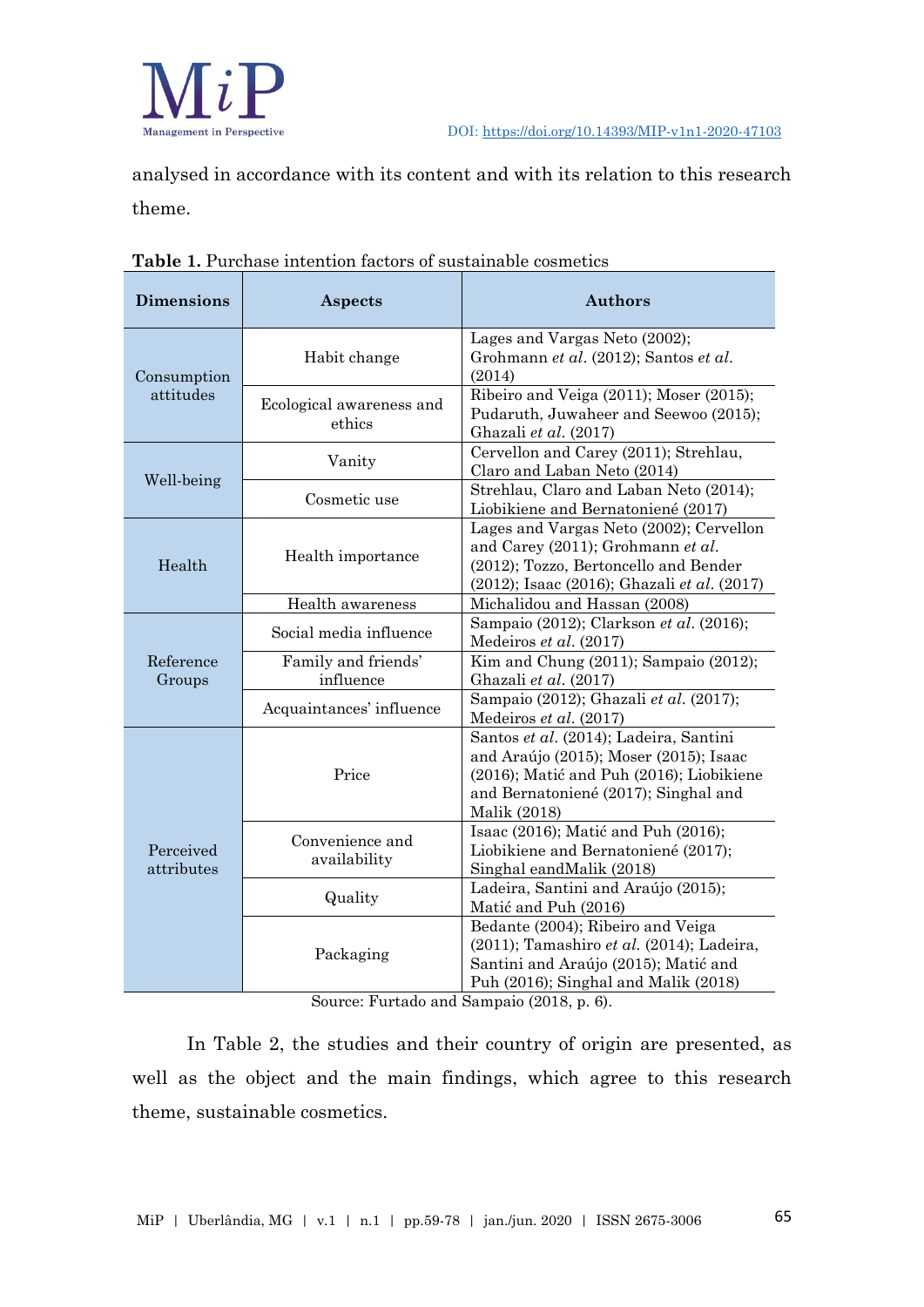

| Author                                      | Research<br>country     | Object of study                                              | Relationship                                                                                                                                                   |
|---------------------------------------------|-------------------------|--------------------------------------------------------------|----------------------------------------------------------------------------------------------------------------------------------------------------------------|
| Bedante<br>(2004)                           | <b>Brazil</b>           | Purchase intention of<br>ecologically packed<br>products     | Positive: Packaging matters<br>when purchasing                                                                                                                 |
| Cervellon and<br>Carey $(2011)$             | Monaco<br>and<br>Canada | Green cosmetic<br>consumption                                | Negative: Environment<br>protection, functionality<br>identification of natural<br>cosmetics and health benefits                                               |
| Clarkson <i>et al.</i><br>(2016)            | <b>Brazil</b>           | Influence of digital<br>marketing on no low<br>poo cosmetics | Positive: Media and qualiliy<br>influence.<br>Negative: price does not<br>influence.                                                                           |
| Ghazali et al.<br>(2017)                    | Malaysia                | Repurchase of<br>personal care organic<br>product            | Positive: preference for green<br>products, concern about<br>environment and health.<br>Negative: subjective norms do not<br>influence.                        |
| Grohmann et<br>al. (2012)                   | <b>Brazil</b>           | <b>ECCB</b> scale<br>validation in Brazil                    | Positive: concern about<br>environment, health when<br>purchasing. Price, convenience,<br>quality and packaging influence.                                     |
| Isaac $(2016)$                              | <b>Brazil</b>           | Organic cosmetics,<br>natural and<br>sustainable             | Positive: concern about health.<br>Friends, price and quality<br>influence.<br>Negativa: environment is not a<br>priority. Availability does not<br>influence. |
| Kim and<br>Chung (2011)                     | <b>USA</b>              | Purchase intention of<br>personal care organic<br>products   | Positive: priority to green<br>products, concern about<br>appearence. Relative and friends'<br>influence on the decision.                                      |
| Ladeira,<br>Santini and<br>Araújo (2015)    | <b>Brazil</b>           | EECB in the<br>conscious<br>consumption of<br>cosmetics      | Positive: price and quality<br>influence the purchase.                                                                                                         |
| Lages and<br>Vargas Neto<br>(2002)          | Brazil                  | Consumer ecological<br>awareness                             | Positive: concern about<br>environment and health<br>influence.                                                                                                |
| Liobikiené<br>and<br>Bernatoniené<br>(2017) | Lithuania               | Green purchase<br>determinants: green<br>cosmetic case       | Positive: cosmetics help<br>consumers, concern about health.<br>Price, convenience and quality<br>influence.                                                   |
| Matić and<br>Puh (2016)                     | Croatia                 | Purchase intention of<br>natural cosmetics                   | Negative: there are other reasons<br>to buy such as safety and ethical<br>concern, not health.                                                                 |
| Medeiros et al.<br>(2017)                   | <b>Brazil</b>           | Purchase intention of<br>ecological products                 | Positive: media and<br>acquaintances influence the<br>purchase.                                                                                                |

# **Table 2**. Result of theoretical framework studies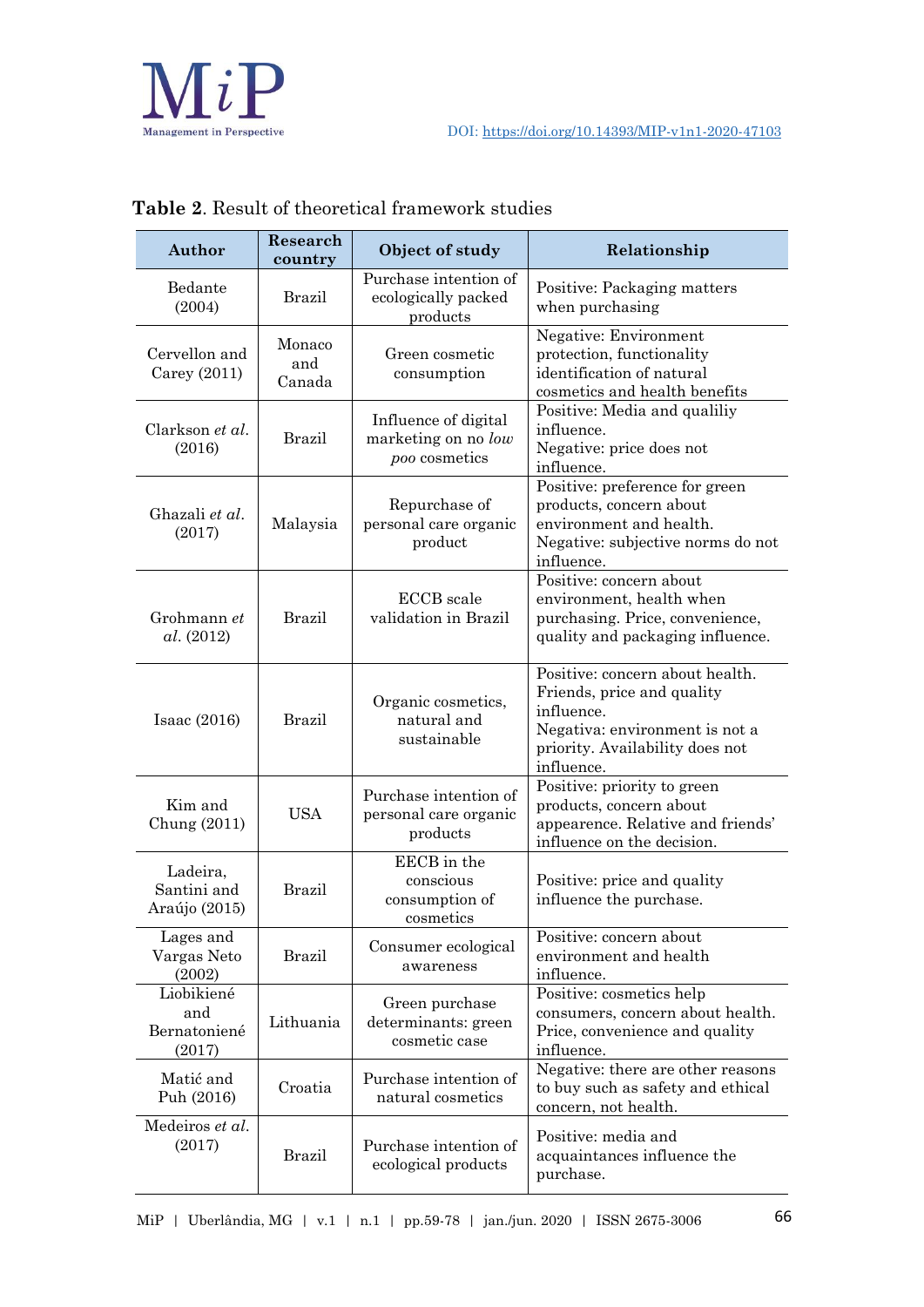

#### DOI[: https://doi.org/10.14393/MIP-v1n1-2020-47103](https://doi.org/10.14393/MIP-v1n1-2020-47103)

| Michaelidou<br>and Hassan<br>(2008)           | Scotland             | Health and food<br>safety versus organic<br>food                                        | Positive: preference to green<br>products. Negative: there are<br>other reasons to buy such as<br>safety and ethical concern. |
|-----------------------------------------------|----------------------|-----------------------------------------------------------------------------------------|-------------------------------------------------------------------------------------------------------------------------------|
| Moser $(2015)$                                | Germany              | Green purchase<br>background                                                            | Positive: price, convenience,<br>quality influence. There is<br>ecological awareness when<br>buying.                          |
| Pudaruth,<br>Juwaheer and<br>Seewoo           | Mauritius<br>Islands | Purchase of ecological<br>cosmetcs and beauty<br>products                               | Positive: there is ecological<br>awareness when buying.                                                                       |
| Ribeiro and<br>Veiga (2011)                   | <b>Brazil</b>        | Proposition of a<br>sustainabe<br>consumption scale                                     | Positive: There is ecological<br>awareness when buying.<br>Packaging concern when buying.                                     |
| Sampaio<br>(2012)                             | <b>Brazil</b>        | Purchase intention of<br>organic food                                                   | Positive: Media, family and<br>acquaintances influence the<br>purchase.                                                       |
| Santos et al.<br>(2014)                       | <b>Brazil</b>        | Attitude and<br>intention of<br>sustainable product<br>purchase                         | Positive: concern about<br>generating losses to the<br>environment, price influences.                                         |
| Singhal and<br>Malik (2018)                   | India                | Social issue<br>concerning the<br>consumption of green<br>cosmetics                     | Negative: price does not influence<br>the purchase, as well as<br>availability and packaging.                                 |
| Strehlau,<br>Claro and<br>Laban Neto          | <b>Brazil</b>        | Vanity versus self-<br>esteem                                                           | Positive: appearance concern and<br>cosmetic use help the consumers.                                                          |
| Tamashiro et<br>al. (2014)                    | <b>Brazil</b>        | Consumption of green<br>cosmetic products<br>versus ecological<br>concern and affection | Positive: concern about causing<br>losses to the environment,<br>packaging influences.                                        |
| Tozzo,<br>Bertoncello<br>and Bender<br>(2012) | <b>Brazil</b>        | Biocosmetics and<br>organic cosmetics in<br><b>Brazil</b>                               | Positive: concern about health<br>influences.                                                                                 |

According to the Theory of Planned Behavior (TPB) proposed by Ajzen (2018), three kinds of beliefs guide behavior: normative belief (about others, third parties), behavioral belief (about some behavior) and control belief (factor that prevents or helps behavior. The TPB also considers that the physical and social environments, values, prejudice and even information exposure affect behavior (Ajzen, 2019). By observing Figure 1, the beliefs and factors which guide the individual can be understood.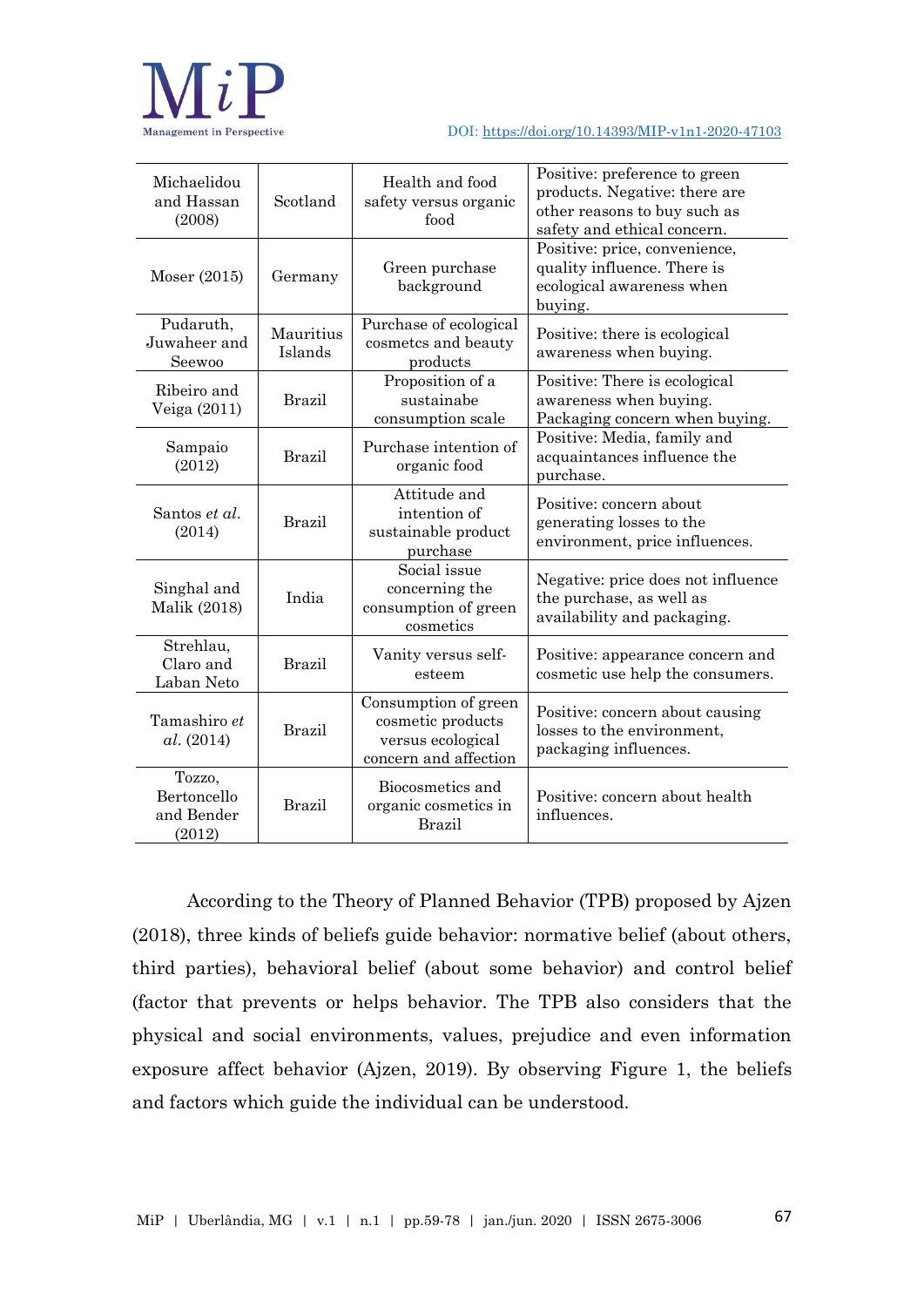



**Figure 1.** Theory of Planned Behavior Diagram Source: Adapted from Ajzen (2019).

Liobinkiené and Bernatoniené (2017), in their study on category determinants of green purchase behavior in Lithuania, propose a model based on the theory and on the bibliographic review. Internal factors, such as attitudes and values, social factors, such as social and family pressure, and external factors such as price, convenience and quality are some examples of influencers.

With the identification of influencing aspects in the bibliografic review, in the theory by Ajzen (2018) and with the categories of the Lithuanian authors (Liobinkiené & Bernatoniené, 2017), a theoretical model relating all data and explaining the factors about sustainable cosmetics is proposed. The model will guide the development of the questionnaire to be applied.

## **3 Methodological Aspects**

According to Koller, Couto and Hohendorff (2014), the study of themes that still do not have a total consensus between the authors and the academia is suggested. The papers used to provide grounds for the present theoretical framework are, in their majority, 18 studies and 3 dissertations.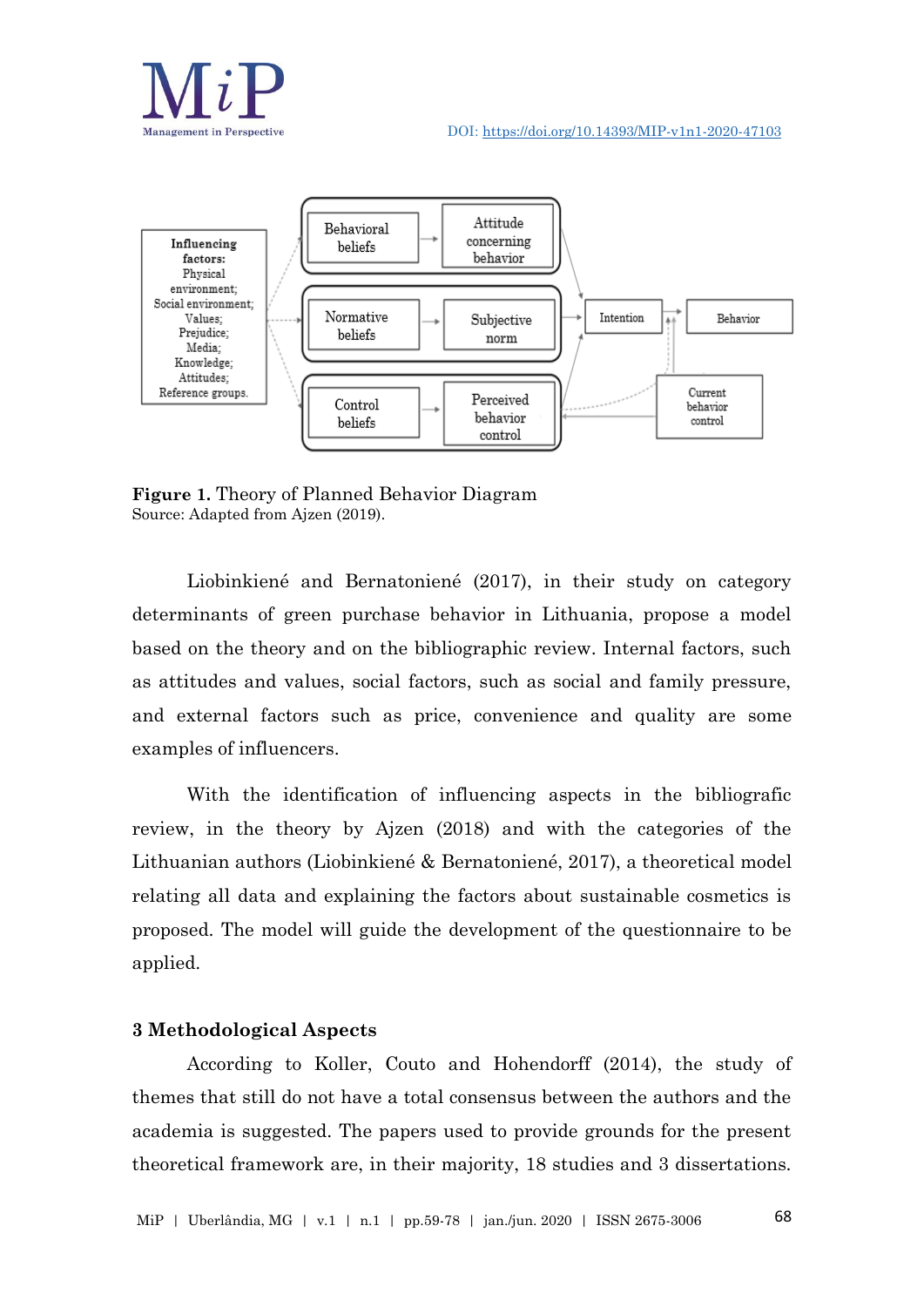

Difference is found in the tipology of the data collection in the papers included in the framework, varying among focal groups, interviews and surveys, and there are also different groups of factors and groups of variables studied by the authors.

After the grounding of Table 1 framework, from Ajzen's diagram (2018) and from Liobinkiené and Bernatoniené's categories (2017), there was the identification of a theoretical model with the fatcors that influence the sustainable cosmetics purchase intention. After this proposition, an open questionnaire was created and it was, subsequently, applied to the sustainable cosmetic consumers.

The sample was a non-probabilistic one and via accessibility. Due to the difficulty in mapping a physical space in which consumers of this kind of product are, they werecontacted via social network groups. The questionnaire had two filter questions: "Are you over 18?" and "Did you buy or did you consume any sustainable cosmetic product in the last 6 months?". It was applied to Brazilians via Google Forms, Google platform of online questionnaires, *Facebook* groups about *no* and *low poo,* hair restoration and organic to natural cosmetics in addition to *Instagram* and *Whatsapp.* 

The collection happened in August 2018 and, after excluding the filling out errors, it had the participation of 529 respondents from 158 municipalities; there were no respondents only from Acre, Amapá, Piauí and Roraima States. The questions were dealt with in on the WordArt Website for the frequency.

## **4 Results and Discussion**

By analysing the theories and the theoretical framework, the factor model that guide the suastainable cosmetic purchase intention included 3 factors: internal, external and social, and 5 aspects: environmental consumption Attitude, Well-Being, Health, Reference Groups and perceived Attributes (Figure 2).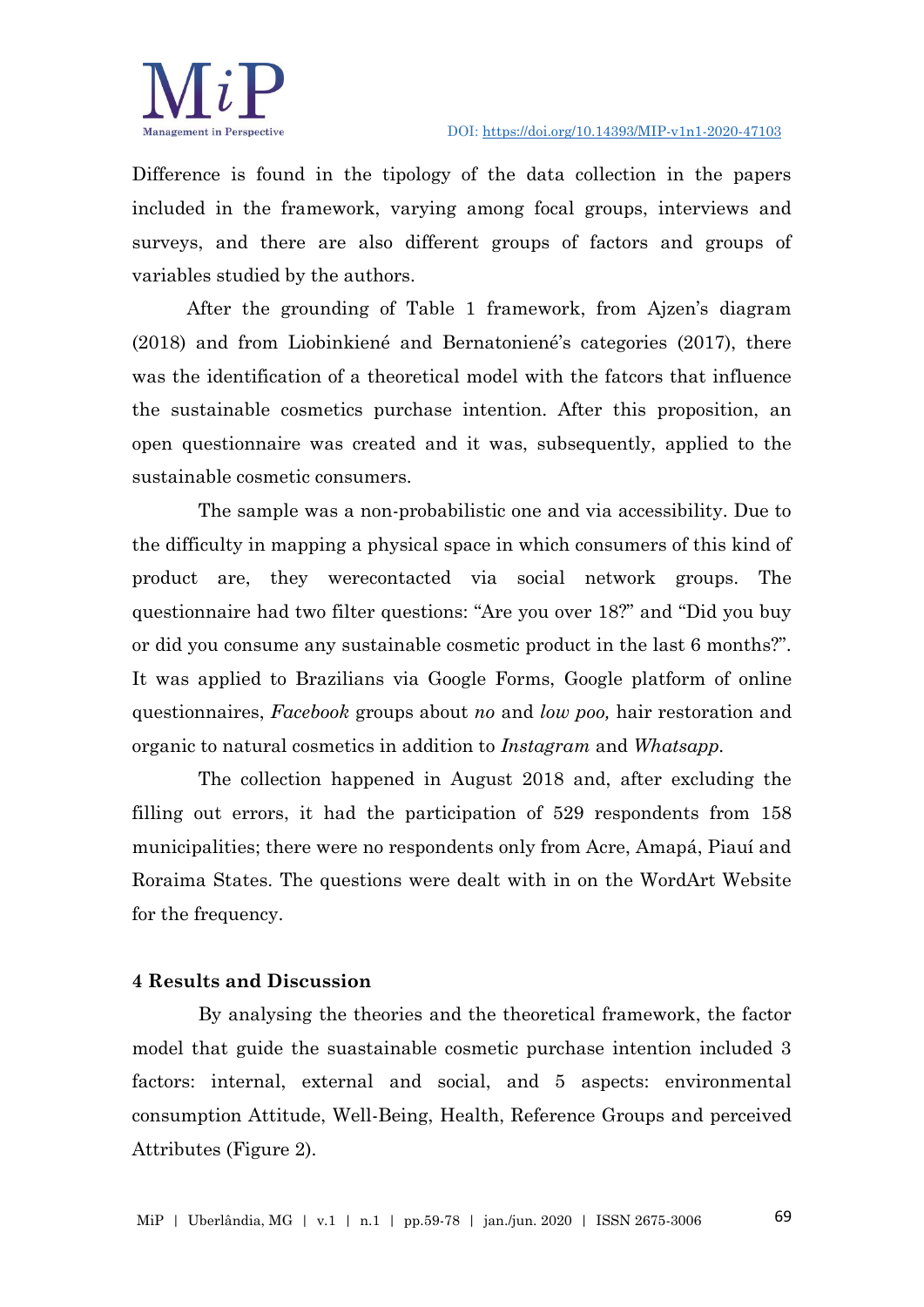



**Figure 2.** Purchase intention model

According to the demographic questions of the research questionnaire, the consumers' profile is, in its majority, female (492 respondents), up to 34 years old (413 respondents). Most of them have higher education (271 respondents) and an income up to two minimum wages (285 respondents).

The first question was "What main characteristic do you value when buying a sustainable cosmetic/?" 95 words were identified, with 840 repetitions. In Table 3, the 10 most mentioned words by the respondents are observed, being quality the most frequent one. Other characteristics were environment, price, the formulation ingredients and packaging.

Quality, the most frequent word, can be understood in different ways. From performance, satisfaction, appearence to experience of consumers, that may vary according to each individual demand. Solomon (2011) states that quality may be a comparison of the individual between expectation and the perfomance concerning a product. Quality, price, packaging mentioned in question 1 are found in the perceived attributes of the model (Table 1) and environment, test on animals and health as the inherent internal factors of the individual.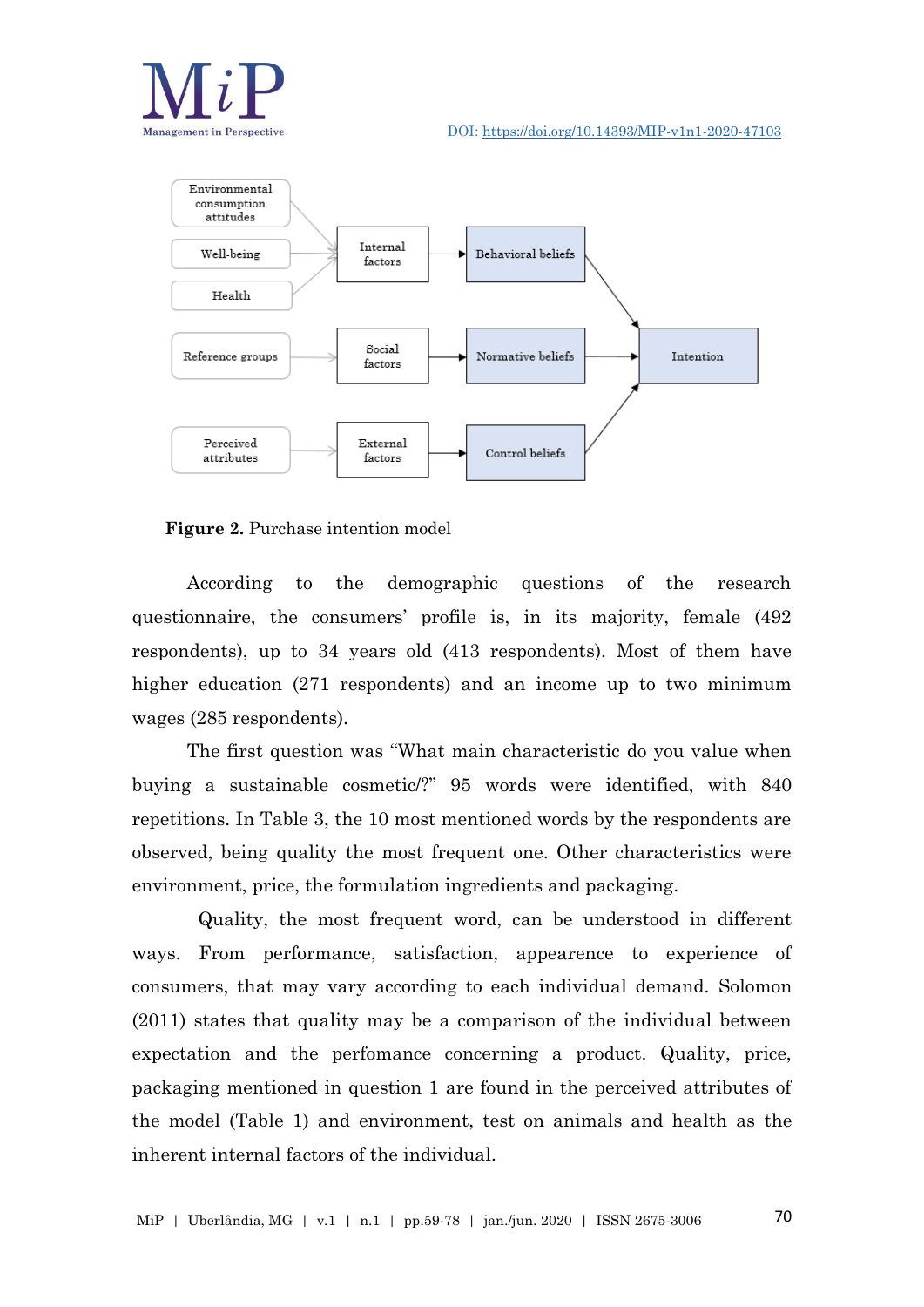

| Rank           | <b>Characterstic</b>  | Frequency |
|----------------|-----------------------|-----------|
| 1              | Quality               | 182       |
| $\overline{2}$ | Environment           | 76        |
| 3              | Test on Animals       | 66        |
| $\overline{4}$ | Price                 | 57        |
| 5              | Natural<br>Background | 33        |
| 6              | Packaging             | 30        |
| 7              | Health                | 30        |
| 8              | Vegan                 | 29        |
| 9              | Ingredient            | 28        |
| 10             | Sustainable           | 22        |

**Table 3** – 10 most frequent characteristics

The concern about the environment was previously confirmed (Ghazali *et al*., 2017; Grohmann *et al*., 2012; Lages & Vargas Neto, 2002; Moser, 2015; Pudaruth, Juwaheer & Seewoo, 2015; Ribeiro & Veiga, 2011; Santos *et al*., 2014). The health was also reaffirmed in this paper as relevant when purchasing sustainable cosmetics (Cervellon & Carey, 2011; Ghazali *et al*., 2017; Grohmann *et al*., 2012; Isaac, 2016; Lages & Vargas Neto, 2002; Tozzo, Bertoncello & Bender, 2012).

The second question was "What brand of this kind of product do you use most?". 135 words and 796 repetitions were extracted. The most frequent brands were Lola, Natura and Salon Line (Table 4). Among the 10 most frequent brands, all are Brazilian. Among the other mentioned words, there are foreign and conventional brands in the market, such as Tresemmé and Johnson, which are already made in Brazil.

The third question was "Why did you choose to use this kind of product?". Among 1348 repetitions, 270 words were identified. The three most frequent ones were quality, environment and health. Words such as animals, price and skin were some of the mentioned reasons (Table 5). Among the answers of such question, some of them can be highlighted such as the respondent 8 one "From the sustainable feature: packagings and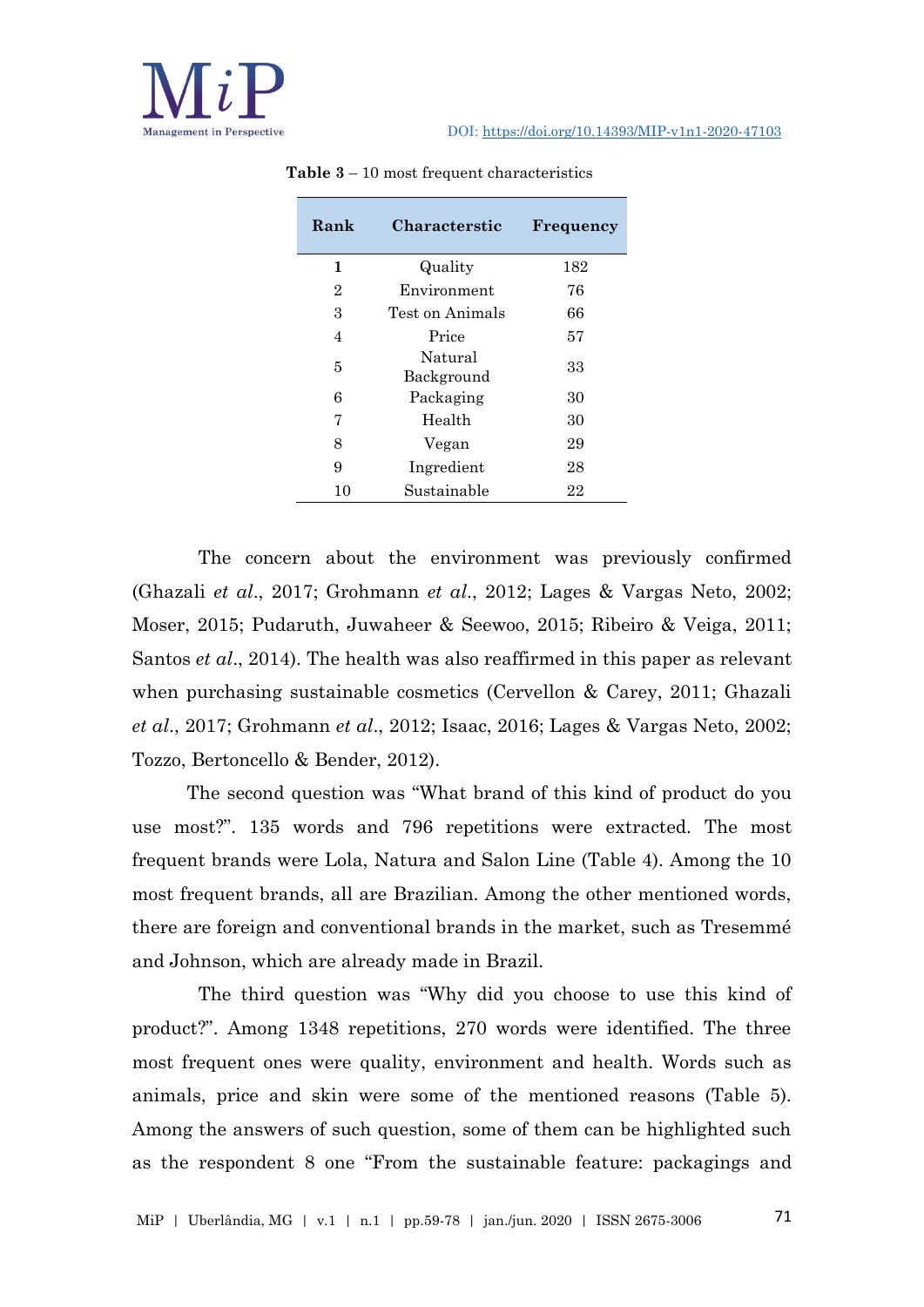

exfoliating products which use seeds instead of microplastic. From the convenience one: the price is affordable and I can easily find it".

| Rank           | <b>Brands</b>    | Frequency |
|----------------|------------------|-----------|
| 1              | Lola             | 138       |
| $\overline{2}$ | Natura           | 95        |
| 3              | Salon Line       | 54        |
| 4              | Skala            | 54        |
| 5              | <b>Boticário</b> | 46        |
| 6              | Yamasterol       | 42        |
| 7              | Granado          | 41        |
| 8              | Cativa Natureza  | 25        |
| 9              | Phebo            | 18        |
| 10             | Inoar            | 16        |

**Table 4.** 10 most frequents brands

|  |  |  | Table 5. 10 most frequent reasons |
|--|--|--|-----------------------------------|
|--|--|--|-----------------------------------|

| Rank | <b>Reason to use</b> | Frequency |
|------|----------------------|-----------|
| 1    | Quality              | 140       |
| 2    | Environment          | 93        |
| 3    | Health               | 68        |
| 4    | Product              | 67        |
| 5    | Animals              | 59        |
| 6    | Hair                 | 53        |
| 7    | Price                | 36        |
| 8    | <b>Better</b>        | 35        |
| 9    | Skin                 | 31        |
| 10   | Result               | 20        |

In addition to the concern about the environment, the quantity of respondents paying attention to the cruelty cause and to tests on Guinea pigs is 5%. Respondent 15 emphasizes: "Because they are animal crueltyfree, and my main concern is for this cause". The term *cruelty-free* was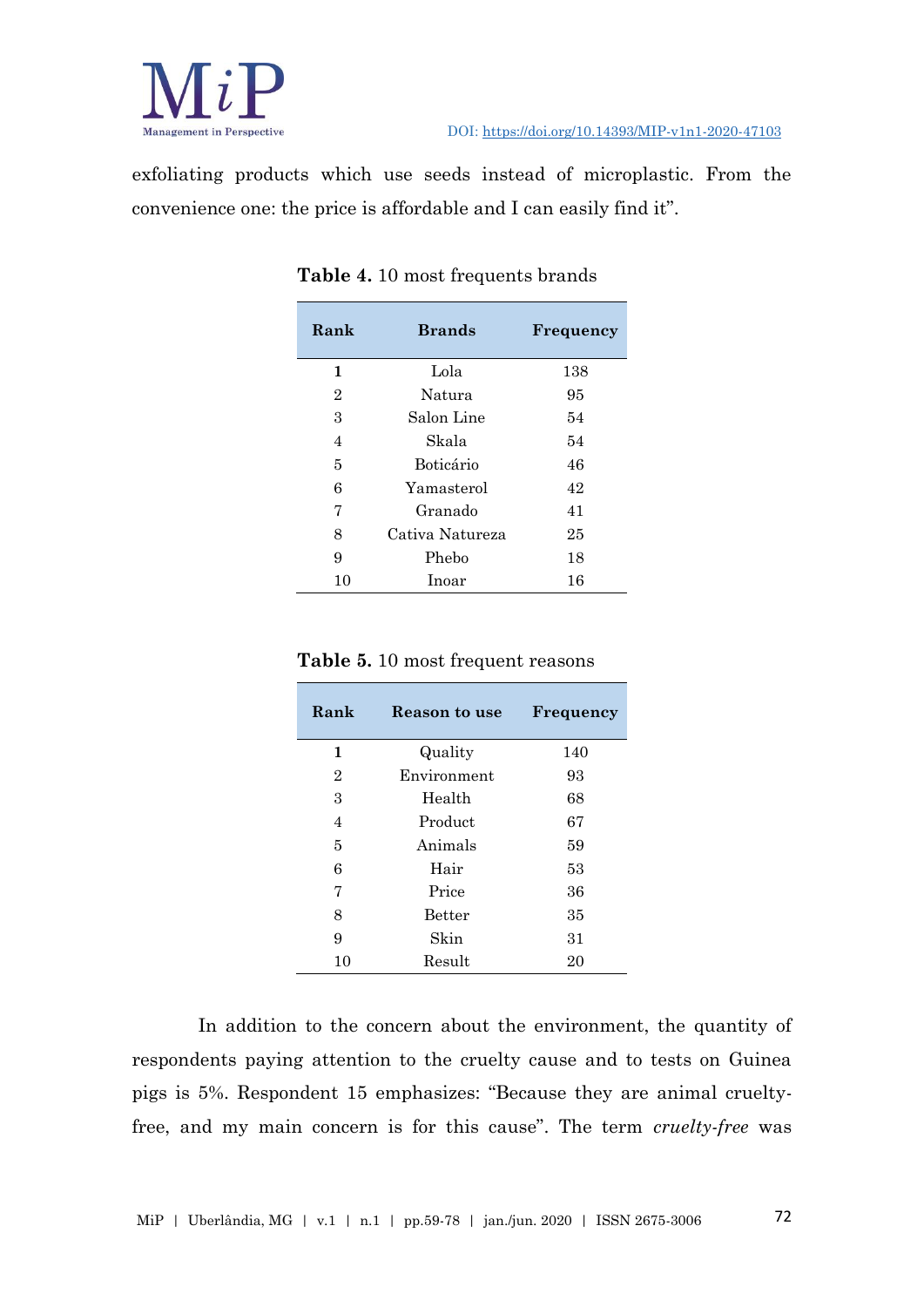

present in the answers and it is one of the findings by Pudaruth, Juwaheer and Seewoo (2015) as motivators of sustainable cosmetic purchase.

Another concern shown by the respondents is for health. According to respondent 273, "Concern for my well-being and for the well-being of persons around me". Health is one of the main factors of the respondents' concern, and there are answers with research information (Rocha *et al.,*  2018). Current data of cosmetic use, in addition to possible health burden, demonstrate that there is knowledge or at least curiosity about this kind of product.

According to the theoretical framework and to the questions in the questionnaire, the internal and external factors are possibly the most influencing ones on the purchase intention of sustainable cosmetics. Quality, environment, health, packaging are some of the aspects considered by the respondents and confirmed in the literature.

## **5 Final Considerations**

Based on the objective of this paper, to identify the main aspects that Bazilians consider when purchasing sustainable cosmetics, 5 aspects were found in the literature and they are represented in Figure 2 model. With the questionnaires, the internal and external factors prevail as possibly more relevant in the consumers' purchase intention. Inherent aspects to such factors such as quality, packaging, environment, health and test on animals were identified in the questionnaires.

 The Brazilian brands were the most mentioned ones by the questionnaire respondents. More recent brands in the market are shown as the most relevant ones, such as Lola, Cativa Natureza and Inoar, whereas more traditional brands have created product lines with sustainable bias, such as Boticário, Yamasterol and Granado.

According to the findings, the respondents appreciate the product quality with sustainable bias without forgetting the benefíts to their health and to the environment. A result that is in accordance with the Brazilian

MiP | Uberlândia, MG | v.1 | n.1 | pp.59-78 | jan./jun. 2020 | ISSN 2675-3006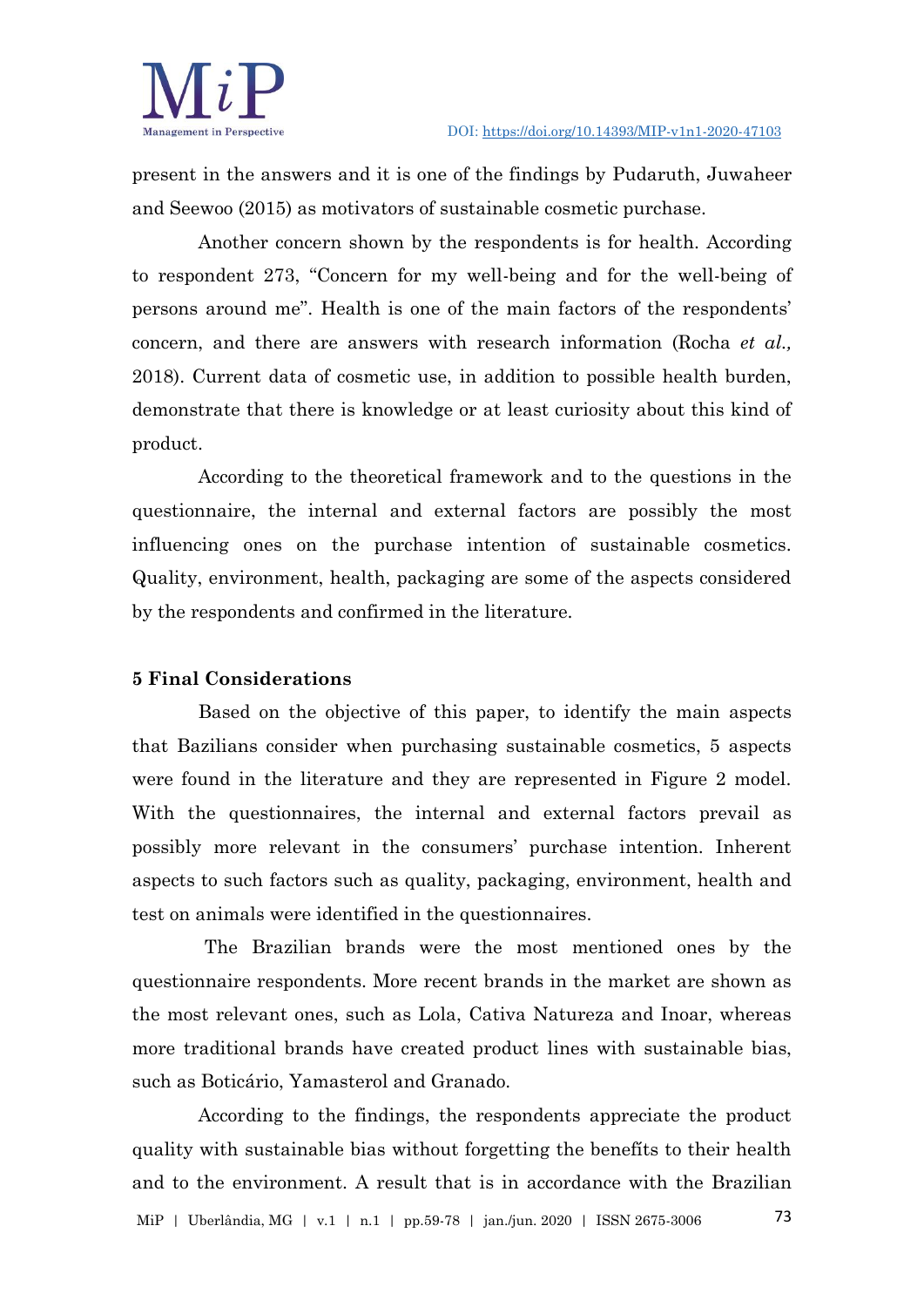

studies (Table 1) is the concern about packaging. Brazilians have had greater interest in sustainable cosmetics, and have motivation behind the consumption, regarding themselves or the environmental and social biases. The price also had its prominent role in the results and it may be a factor which is also considered at the moment of the sustainable cosmetic purchase.

Among the present research contributions, the relevance of cosmetics with sustainable bias for the Brazilian consumers of this segment is in evidence. As a managerial implication, the organizations that invest in production and marketing strategies for the consumers can generate a short-term and a long-term value. Besides, the organizations can generate competitive advantages when they are concerned about the environment management, not only as *greenwashing*, which is the environmental marketing accomplished without really taking care of the environment, i.e., in a misleading way.

 With respect to the academic contributions, new aspects to be studied regarding this consumption segment are observed: attributes, health and environment. This research showed that these aspects are present in an unison way as purchase influencers of this kind of cosmetic. Thus, suggestion for future research stands out, the deepening on these aspects identified as influencers.

As a limiting factor, the quantitative of the sources of the questionnaire application is in evidence, and it is only online and via social networks. In addition to such restriction, the resharing need and the delay in receiving the answers are present, as they occur via internet. As a future step of this research, there will be questionnaire application with validated scales as a way to empirically verify the factors.

## **REFERENCES**

Ajzen, I. (2019). *Selected Publications*. Retrieved from <https://people.umass.edu/aizen/tpb.background.html>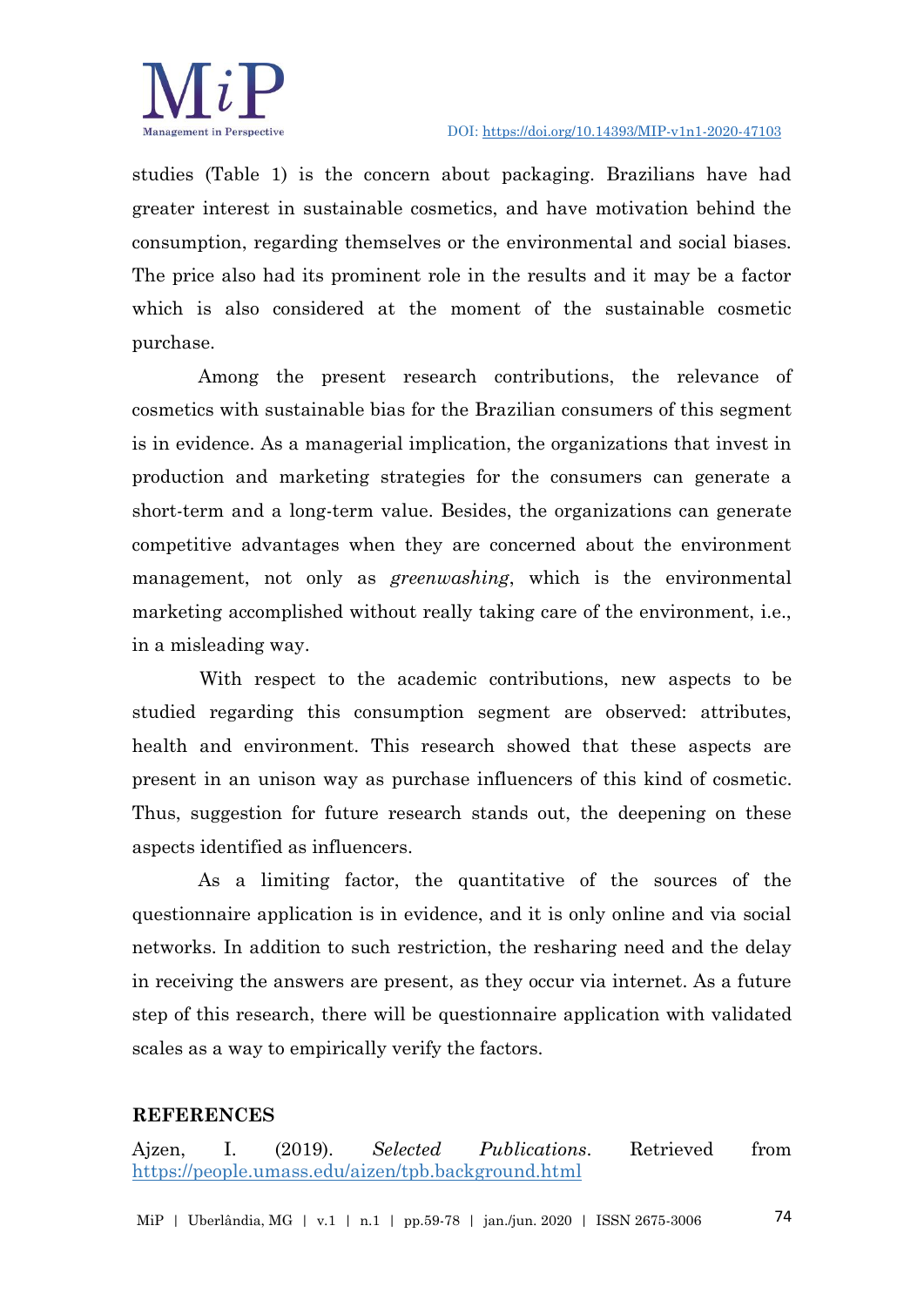

Amato Neto, J**.** (2007). *A era do ecobusiness*. Barueri: Manole.

Bedante, G. (2004). *A influência da consciência ambiental e das atitudes em relação ao consumo sustentável na intenção de compra de produtos ecologicamente embalados* (Master's Dissertation). Federal University of Rio Grande do Sul, Porto Alegre, RS. Retrieved from: <https://lume.ufrgs.br/handle/10183/3904>

Brazilian Association of the Personal Hygiene, Perfumery and Cosmetics Industry (Associação Brasileira da Indústria de Higiene Pessoal, Perfumaria e Cosméticos) (2019) *Do vegano ao sem perfume: indústria de cosméticos aposta em segmentação***.** Retrieved from [https://abihpec.org.br/do-vegano-ao](https://abihpec.org.br/do-vegano-ao-sem-perfume-industria-de-cosmeticos-aposta-em-segmentacao/)[sem-perfume-industria-de-cosmeticos-aposta-em-segmentacao/](https://abihpec.org.br/do-vegano-ao-sem-perfume-industria-de-cosmeticos-aposta-em-segmentacao/)

Cervellon, M., & Carey, L. (2011). Consumers'perceptions of 'green': Why and how consumers use eco-fashion and green beauty products. *Critical Studies in Fashion and Beauty*, *2*(1-2), 117-138. [https://doi.org/10.1386/csfb.2.1-2.117\\_1](https://doi.org/10.1386/csfb.2.1-2.117_1)

Clarkson, C., Queiroz, R. C., Soares, G. M., & Ribeiro, P. C. (2016, outubro). Avaliação da influência do marketing digital no setor de cosméticos: técnica no/low poo. *Annals of Encontro Fluminense de Engenharia de Produção*, *Enfepro*, Niterói, RJ, Brasil, 6**.**

Dias, R**.** (2015). *Sustentabilidade***.** São Paulo: Atlas.

Elkington, J. (2004). Enter the triple bottom line. In: A. Henriques & J. Richardson (Eds.). *The triple bottom line, does it all add up?* (pp. 1-16). London: Earthscan Publications Ltd.

Feil, A. A. & Schreiber, D. (2017) Sustentabilidade e desenvolvimento sustentável: desvendando as sobreposições e alcances de seus significados. *Caderno EBAPE***.***BR*, *14*(3), 667-681.<https://doi.org/10.1590/1679-395157473>

Fenker, E. A., Diehl. C. A., Alves, T. W., & Kalinowski C. (2015). *Gestão ambiental*. São Paulo: Atlas.

Fonseca-Santos, B., Côrrea, M. A., & Chorilli, M. (2015). Sustainability, natural and organic cosmetics: consumer, products, efficacy, toxicological and regulatory considerations. *Brazilian Journal of Pharmaceutical Sciences*, *51*(1), 17-26. <https://doi.org/10.1590/S1984-82502015000100002>

Furtado, B. A., & Sampaio, D. O. (2018, novembro). Fatores que influenciam a intenção de compra de cosméticos sustentáveis: proposta de um modelo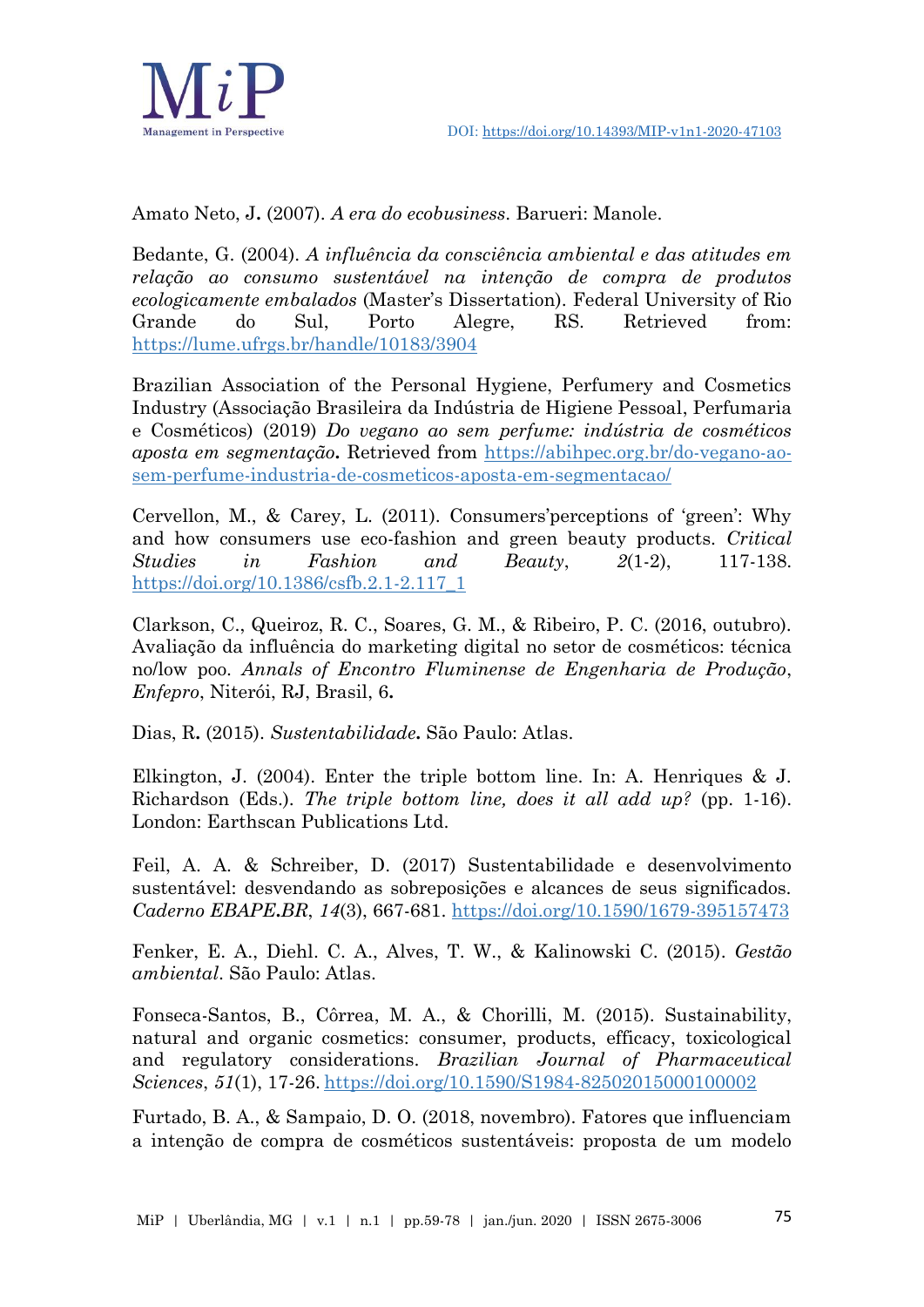

teórico. *Annals of Seminários em Administração, Semead, University of Sao Paulo,* São Paulo, SP, Brasil, 21.

Ghazali, E., Soon, P. C., Mutum, D., & Nguyen, B. (2017). Health and cosmetics: Investigating consumers' values for buying organic personal care products. *Journal of Retailing and Consumer Services*, *39*, 154-163. <https://doi.org/10.1016/j.jretconser.2017.08.002>

Gollo, S., Silva, A., Locatelli, D., & Rangel, A. C. (2015, setembro). Comportamento do Consumidor no Processo de Compra e Consumo de Produtos Sustentáveis. *Annals of Congresso Internacional de Administração, State University of* Ponta Grossa, Ponta Grossa, PR, Brasil, 12.

Grohmann, M., Battistella, L., Velter, A., & Casasola, F. (2012). Comportamento ecologicamente consciente do consumidor: adaptação da escala ECCB para o contexto brasileiro. Revista de Gestão Social e Ambiental (RGSA), *6*(1), 102-116. <https://doi.org/10.24857/rgsa.v6i1.321>

Instituto Biodinâmico (2014). Diretrizes para certificação de produtos de saúde e beleza orgânicos e naturais. Botucatu, SP: IBD Certificações. Recuperado de [https://www.ibd.com.br/wp-content/uploads/2019/09/8\\_1\\_2\\_](https://www.ibd.com.br/wp-content/uploads/2019/09/8_1_2_%20Diretrizes_IBD_%20Cosmeticos%20_5aEd_082014_V.pdf)  Diretrizes IBD Cosmeticos 5aEd 082014 V.pdf.

Isaac, G. E. A. (2016). *O desenvolvimento sustentável do setor cosmético e o comportamento do consumidor frente aos cosméticos sustentáveis* (Master's Dissertation). Centro Universitário das Faculdades Associadas de Ensino, São João da Boa Vista, SP, Brasil.

Estadão. (2018, janeiro 29). *A beleza da sustentabilidade: indústria de cosméticos se reformula para produzir de maneira mais verde.* Retrieved from [http://economia.estadao.com.br/blogs/ecoando/a-beleza-da](http://economia.estadao.com.br/blogs/ecoando/a-beleza-da-sustentabilidade-industria-de-cosmeticos-se-reformula-para-produzir-de-maneira-mais-verde/)[sustentabilidade-industria-de-cosmeticos-se-reformula-para-produzir-de](http://economia.estadao.com.br/blogs/ecoando/a-beleza-da-sustentabilidade-industria-de-cosmeticos-se-reformula-para-produzir-de-maneira-mais-verde/)[maneira-mais-verde/](http://economia.estadao.com.br/blogs/ecoando/a-beleza-da-sustentabilidade-industria-de-cosmeticos-se-reformula-para-produzir-de-maneira-mais-verde/)

Kim, H. Y., & Chung, J. (2011). Consumer purchase intention for organic personal care products. *Journal of Consumer Marketing*, *28*(1), p. 40-47. <https://doi.org/10.1108/07363761111101930>

Kotler, P., & Keller, K. (2012). *Administração de Marketing*. São Paulo: Pearson Education do Brasil.

Laasch, O., & Conaway, R. (2016). Fundamentos da gestão responsável**.** Cengage Learning: São Paulo.

Ladeira, W., Santini, F., & Araújo, C. (2015). Aplicabilidade da Escala ECCB ao Paradigma da Modelagem de Segunda Ordem: uma análise do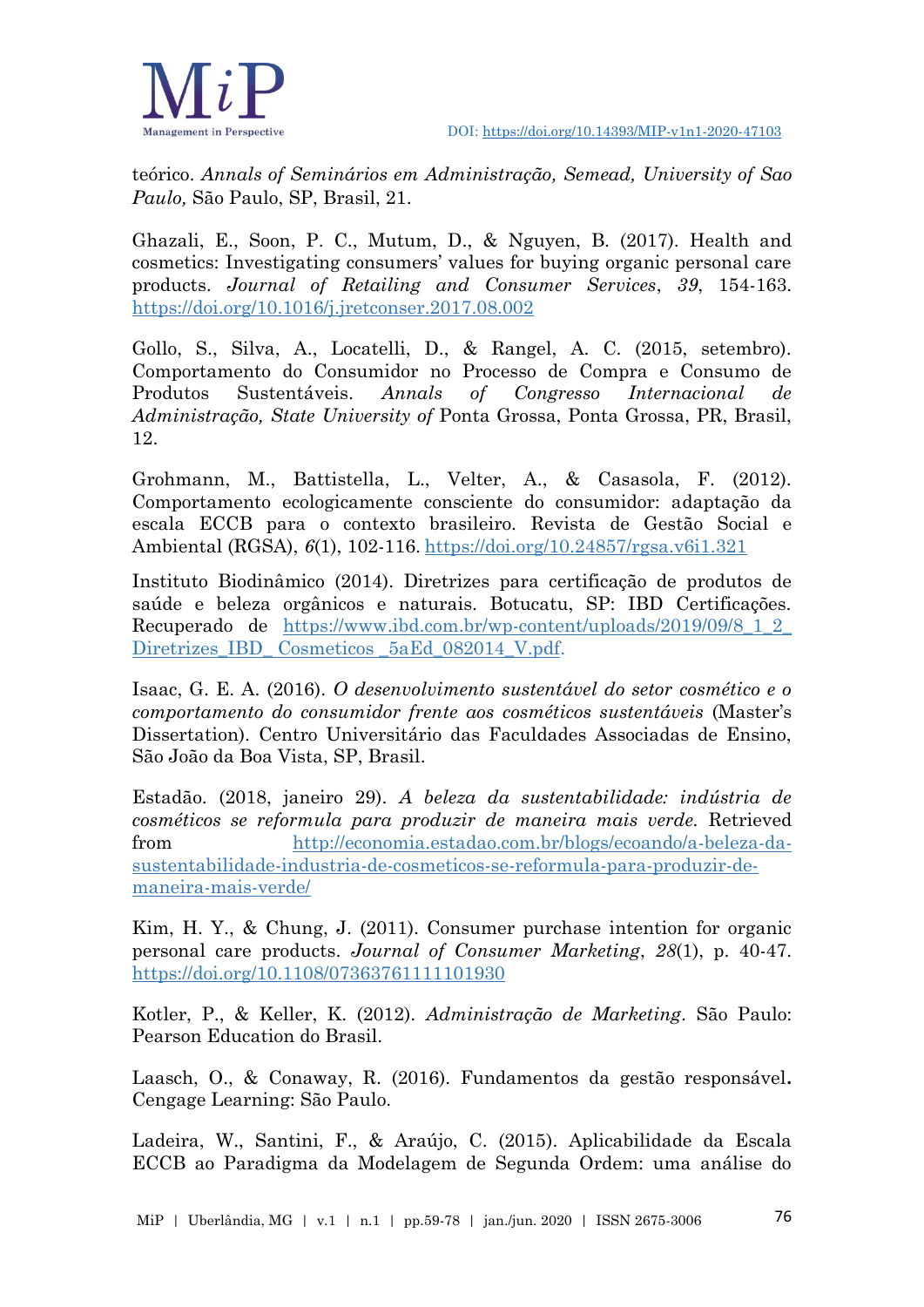

consumo consciente de cosméticos. Revista de Administração, Contabilidade e Economia (RACE), *14*(2), 451-478. <https://doi.org/10.18593/race.v14i2.5830>

Lages, N., & Vargas Neto, A. (2002, setembro). Mensurando a consciência ecológica do consumidor: um estudo realizado na cidade de Porto Alegre. *Annals of Encontro da Associação Nacional de Pós-Graduação e Pesquisa em Administração (EnANPAD)*, Salvador, BA, 26.

Liobikiené, G., & Bernatoniené, J. (2017). Why determinantes of green purchase cannot be treated equally? The case of green cosmetics: Literature review. Journal of Cleaner Production, *162*, 109-120. <https://doi.org/10.1016/j.jclepro.2017.05.204>

Matić, M., & Puh, B. (2016). Consumers'purchase intentions towards natural cosmetics. *Review of Contemporary Business, Entrepreneurship and Economic Issues (Econviews*), *29*(1), 53-64.

Medeiros, H., Studart, L. B. A., Souza, L., & Moura, H. J. (2017). Influências das mídias sociais na intenção de compra de produtos verdes. *Caderno Profissional de Marketing,* UNIMEP, 5(3), 89-102.

Michaelidou, N., & Hassan, L. (2008). The Role of Health Consciousness, Food Safety Concern and Ethical Identity on Attitudes and Intentions towards Organic Food. *International Journal of Consumer Studies*, *32*(2), 163-170. <https://doi.org/10.1111/j.1470-6431.2007.00619.x>

Morais, I. C. (2019). *Re-enchantment of consumption through craft products: An analysis of the homemade cosmetics context* (Doctoral Thesis)*.* University of Sao Paulo, São Paulo, SP, Brasil.

Moser, A. (2015). Thinking green, buying green? Drivers of proenvironmental purchasing behavior. *Journal of Consumer Marketing*, *32*(3), 167-175. <https://doi.org/10.1108/JCM-10-2014-1179>

Philippi, A., Sampaio, C. A., & Fernandes, V. (2017). *Gestão empresarial e sustentabilidade***.** Barueri: Manole.

Portal G1 (2019, janeiro 7). *Cosméticos sustentáveis: conheça os desafios dessa indústria para diminuir impactos ambientais.* Retrieved from [https://g1.globo.com/sc/santa-catarina/especial-publicitario/falando-de](https://g1.globo.com/sc/santa-catarina/especial-publicitario/falando-de-sustentabilidade/noticia/2019/01/07/cosmeticos-sustentaveis-conheca-os-desafios-dessa-industria-para-diminuir-os-impactos-ambientes.ghtml)[sustentabilidade/noticia/2019/01/07/cosmeticos-sustentaveis-conheca-os](https://g1.globo.com/sc/santa-catarina/especial-publicitario/falando-de-sustentabilidade/noticia/2019/01/07/cosmeticos-sustentaveis-conheca-os-desafios-dessa-industria-para-diminuir-os-impactos-ambientes.ghtml)[desafios-dessa-industria-para-diminuir-os-impactos-ambientes.ghtml](https://g1.globo.com/sc/santa-catarina/especial-publicitario/falando-de-sustentabilidade/noticia/2019/01/07/cosmeticos-sustentaveis-conheca-os-desafios-dessa-industria-para-diminuir-os-impactos-ambientes.ghtml)

Pudaruth, S., Juwaheer, T., & Seewoo, Y. (2015). Gender-based differences in understanding the purchasing patterns of eco-friendly cosmetics and beauty care products in Mauritius: a study of female costumers. *Social*